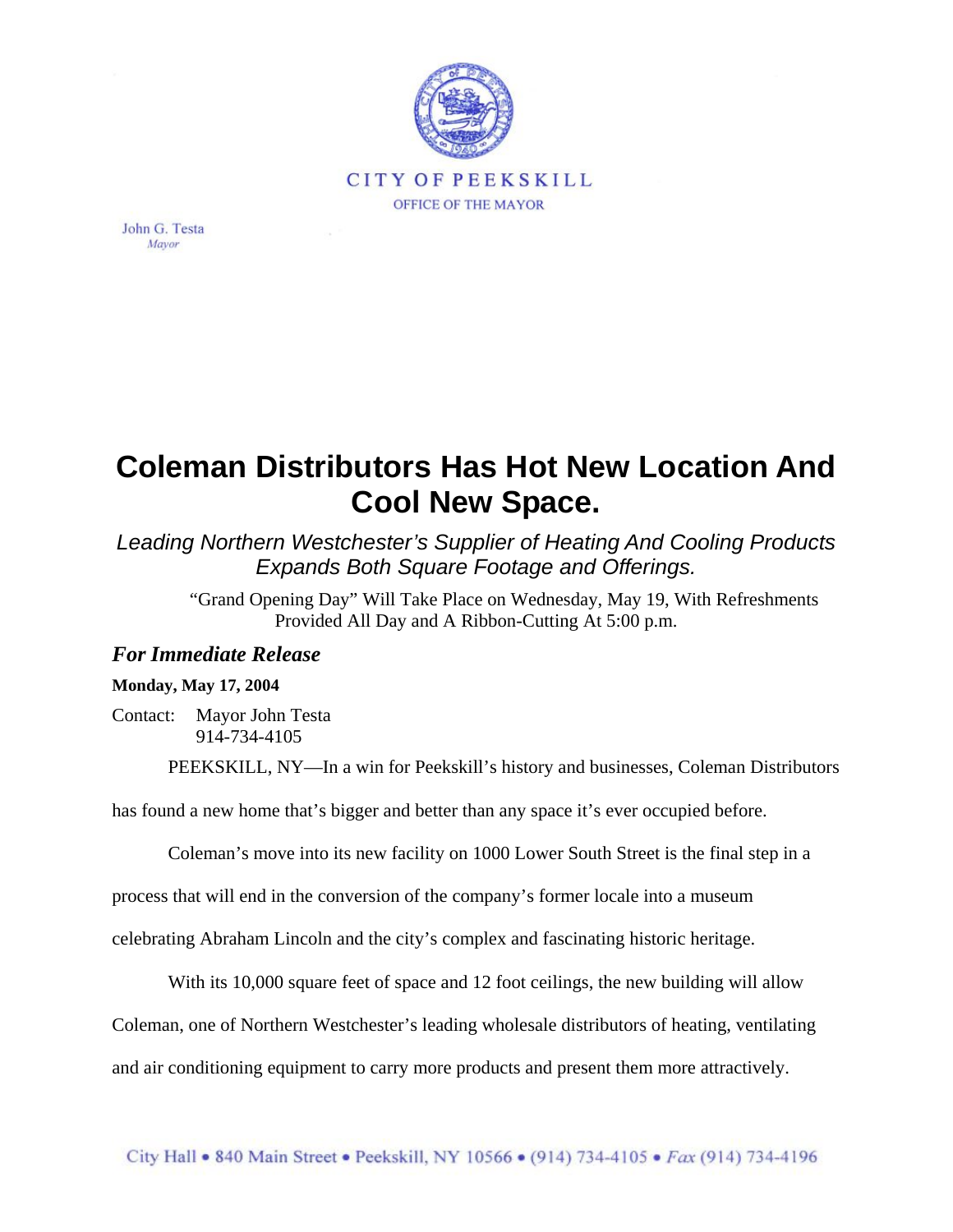Peekskill city officials and Coleman owners Mel and Harriet Gottesfeld and their son Andrew worked together for many months to arrive at a solution that worked for everyone. "We tremendously appreciate the Gottesfeld's patience and willingness to compromise," says Mayor John Testa. "I'm pleased we've arrived at a solution that seems to work for everyone."

An invaluable resource for Northern Westchester construction firms and contractors, Coleman carries a complete line of heating, ventilating and air conditioning products. The company's roster of offerings by respected suppliers includes Selkirk Metalbestos, Bard, Southwark Metal, Lima, Lambro, CFM Fan, and Lennox-Superior gas and wood fireplaces.

In addition, Coleman has just added Pro-Tech, Rheem HVAC and the Reznor heater line to its product menu. In addition, Coleman has a complete sheet metal fabrication shop. The company excels in rapid turnaround of special orders, its owners say.

A Peekskill fixture for more than half a century, Coleman was founded by World War II hero Joseph Bloome. Bloome served as a bomber pilot in the South Pacific, where he was shot down three times. After the war, Bloome wrote a letter to Coleman Manufacturing complementing them on their survival stove.

Coleman Survival Stoves were part of the package included in bomber's survival kits. Bloome felt that the stove's help with distilling water and cooking fish played a key role in his and his crew's survival. Coleman officials so appreciated the letter they offered Bloome a Peekskill dealership and supported him in starting up his business.

Though Coleman Distributing's first store was on Main Street, a few years after it opened the company moved down to Peekskill's waterfront. One of the buildings Coleman eventually used for storage was an old, unused train station at which Abraham Lincoln gave his only speech in Westchester on his way to the White House in 1861.

2